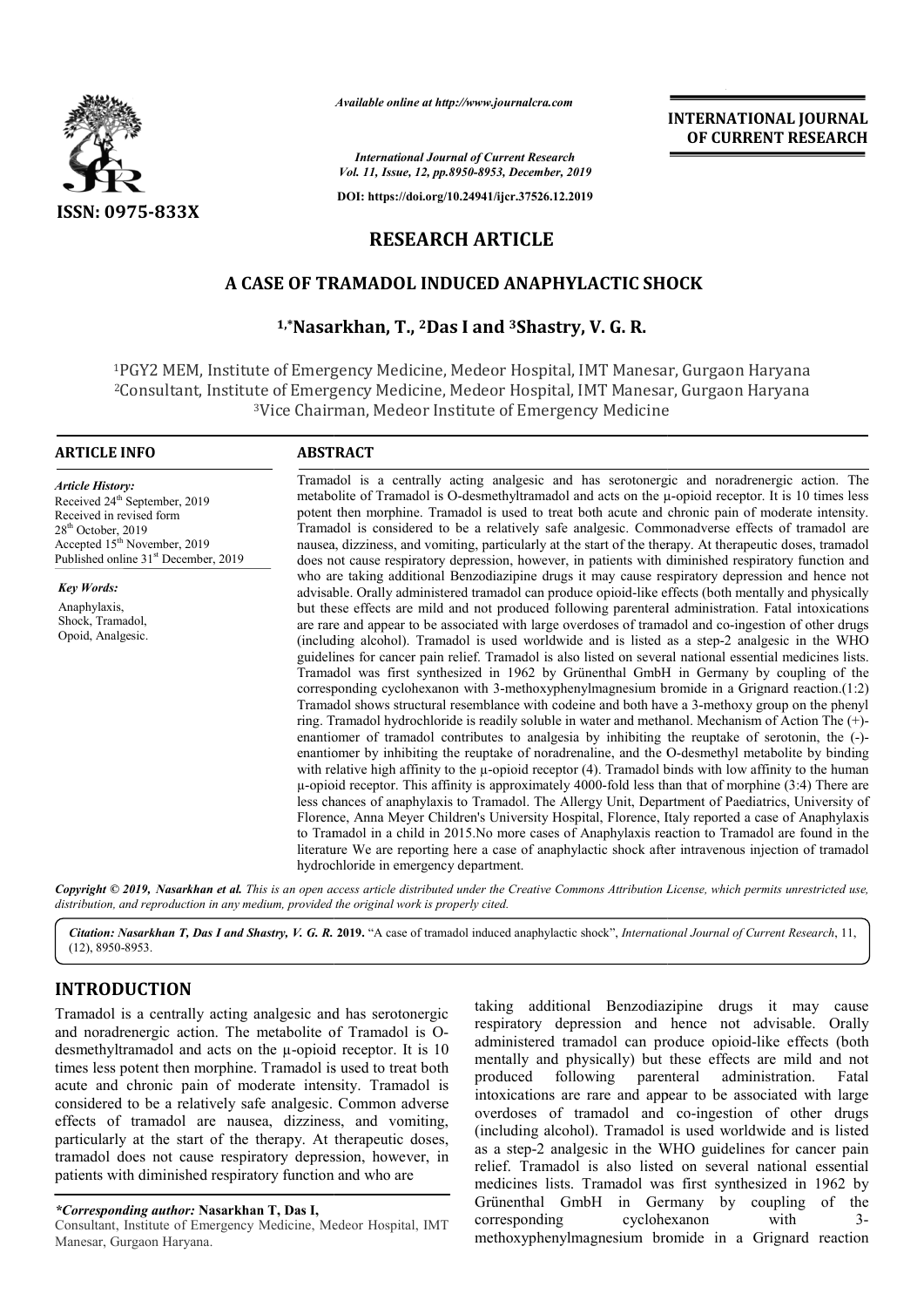(Chemie Grünenthal GmbH, 1965; Chemie Grünenthal GmbH, 1967). Tramadol shows structural resemblance with codeine and both have a 3-methoxy group on the phenyl ring. Tramadol hydrochloride is readily soluble in water and methanol.

**Mechanism of Action:** The (+)-enantiomer of tramadol contributes to analgesia by inhibiting the reuptake of serotonin, the (-)-enantiomer by inhibiting the reuptake of noradrenaline, and the O-desmethyl metabolite by binding with relative high affinity to the µ-opioid receptor (Handley, 2014). Tramadol binds with low affinity to the human µ-opioid receptor. This affinity is approximately 4000-fold less than that of morphine (Gillen et al., 2000; Handley, 2014). There are less chances of anaphylaxis to Tramadol. The Allergy Unit, Department of Paediatrics, University of Florence, Anna Meyer Children's University Hospital, Florence, Italy reported a case of Anaphylaxis to Tramadol in a child in 2015.No more cases of Anaphylaxis reaction to Tramadol are found in the literature

We are reporting here a case of anaphylactic shock after intravenous injection of tramadol hydrochloride in emergency department.

## **CASE REPORT**

A 54yrs male patient present with complain of severe abdominal pain since last 3 hour prior arrival to emergency and was continuous in nature, there was associated history of vomiting 1 episode at home. The pain was 6/10 in severity and was localized to upper abdomen with no radiation and no aggravating and relieving factor. There was no history of loose motion, constipation, fever, melaena, hematemesis, burning micturation and trauma. The patient gave the history of similar episode in past which resolved by itself. The patient also gave history of eating spicy food outside on the night before. The patient did not give any history of any chest pain, shortness of breath and dizziness.

## **PRIMARY SURVEY**

**Airway:** Patent, Talking.

**Breathing:** RR-16 spo2-100%on roomair.

**Circulation:** BP 140/80mmhg pulse – 110beat/min.

**Dissability:** Gcs-15/15 with no focal neurological deficiet seen.

**Exposure:** no abdominal mass or ecchymosis seen.

#### **Sample History**

S- Pain over epigastric area with no intake of alcohol and illicit drug abuse

- A History of allergy to nonsteriodal antiinflamattory drugs
- M- Tab pantoprazole and syp sucralfate
- P No past medical or surgical history
- L- 3 Hrs before arrival
- E- There was no significant event prior to arrival

#### **Secondary Survey**

**Heent:** No pallor icterus cyanosis seen.jvp not raised, neck gland not palpable, no neck mass, tongue dry.

**CHEST:** On inspection**-** there was no deformity or scar mark seen and no swelling or lump on the chest seen, and equal chest rise is present.

On palpation--equal chest rise, no tenderness seen On percussion—chest is bilateral resonant on percussion on auscultation – bilateral equal vesicular breath sound and no rhonchi, wheezes and crepitus seen.

**CVS:** First and second heart sound audible, no murmur or friction rub sound heard

**CNS:** Patient is conscious, alert and oriented to time. Place and person. higher mental function within normal limit. motor and sensory function bilateral limb normal, no flapping tremor seen

#### **ABDOMEN**

**Inspection:** No scar seen, no ecchymosis, no swelling, umbilicus normal and in position, no engorged vein seen.

Palpation: Tenderness on deep palpation over the epigastric region and right hypochondria. There is no rebound tenderness and no guarding or rigidity seen. No palpable mass felt and normal bowel sound.

Percussion: Dull on percussion, no fluid thrill or shifting dulness observed.

**Auscultation:** Bowel sound heard, no bruit heard, no inguinal hernia seen, normal external genitalia, no testicular tenderness observed, per rectal examination was within normal limit.

**Extremities:** Within normal limit

#### **Treatment in Ed**

Patient was Canulated with 18G canula over the left anticubital vein.

- Iv fluid with normal saline 0.9% 500ml iv stat
- Injection pantoprazole 40mg iv stat
- Injection ondensetron 4mg iv stat
- Injection paracetamol 1000 mg iv stat

#### ECG DONE IN ED AND SHOWED NSR



The patient was re-evaluated after 15 min, but the the pain severity was still the same. As the patient was having a history of allergy to NSAID, so Injection Tramadol 100mg slow intravascular was given to the patient. Immediately after the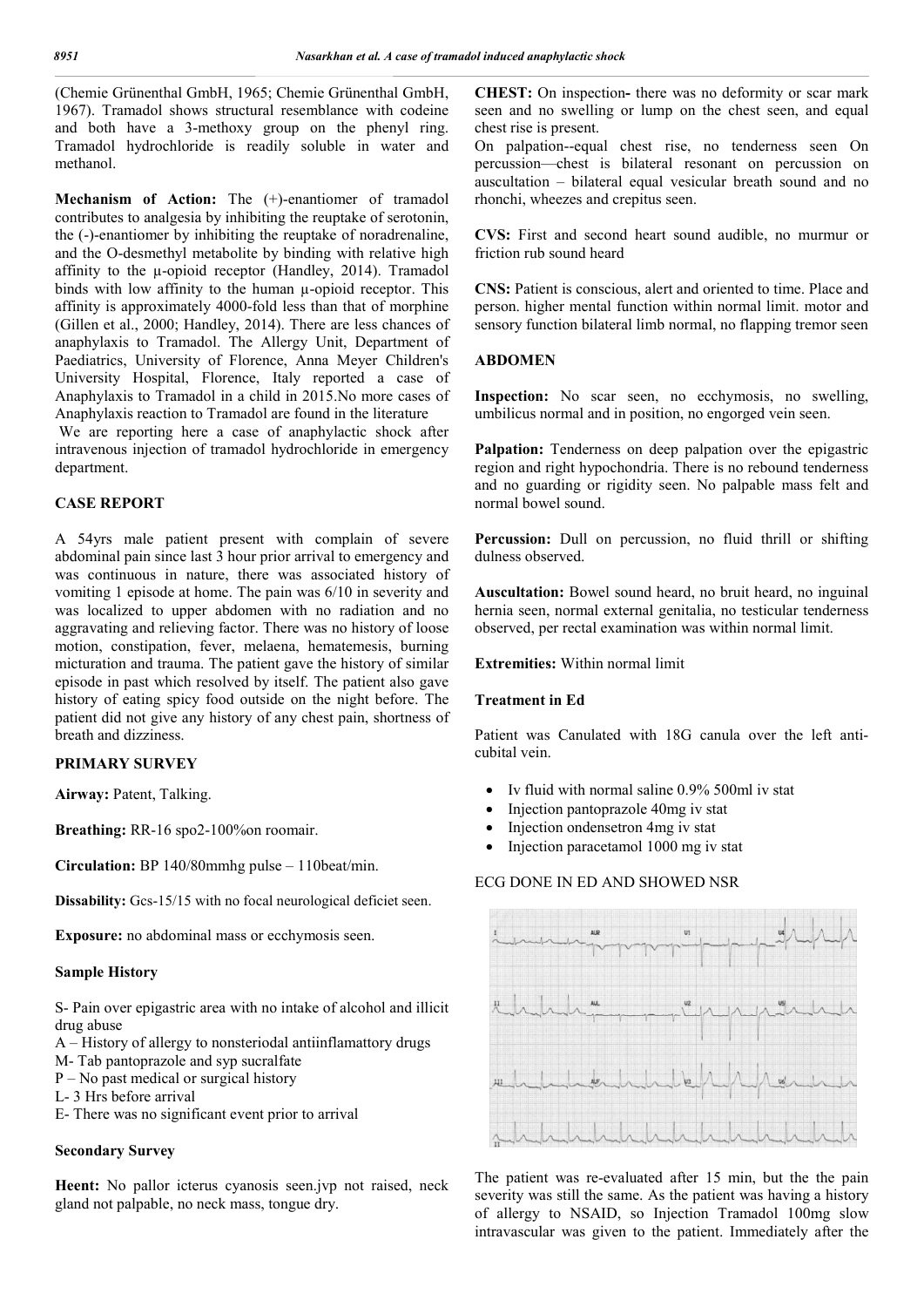injection Tramadol Hydrochloride was given slowly intravascular, the patient started having palpitation and started complaining of itching over the injection site.

Over the next few minutes there was development of rash and wheals over the left arm and it started to itch. The patient started feeling restless and even started sweating.

#### **Re-evaluation done in ED**

Airway- maintained and talking. Breathing- Bilateral mild to moderate wheezes heard and Spo2 in room air dropped to 88%, RR 30/m

**Circulation:** The pulse was feeble on palpation with the heart rate 134beats/minute, Blood pressure was found to be 88/60 and extremity was cold. **Disability:** none, GCS 15/15

**Extremity:** Urticarial wheal and Rashes seen

#### **DIAGNOSIS** – ANAPHYLACTIC SHOCK

#### **Management in ED**

- Patient connected to Monitor
- O2 started by NRB@6 L/min
- Second IV canulation done in right anti-cubital vein with 18g canula
- IV fluid started with Normal Saline 1000ml iv bolus through both iv canula.
- INJECTION ADRENALINE 0.5ML given intramuscular over Right Anterior Thigh
- INJECTION PHENIRAMINE (AVIL) 22.75MG(2ml) given intravascular stat

The patient was re-evaluated again in ED after 5 minutes

**Airway:** Patent and talking

**Breathing:** RR 15/m, Spo2-100%, bilateral normal vesicular breath sound.

**Circulation:** BP 130/70, Pulse- 88/m, CRT-wnl

The patient was feeling better and was less anxious and the pain abdomen was still there but the severity was about 2/10. The patient was advised to get an Ultrasound whole abdomen to rule out the cause of pain abdomen. A general surgery consult was taken in view of pain abdomen. The patient felt much better and wanted to follow up in the OPD. The patient was advised from the ED for admission for observation as he had anaphylaxis to Tramadol Hydrochloride and the chance of rebound phenomenon. But the patient was reluctant for admission. The patient was kept in the emergency Observation area for next 4 hrs and the vitals were checked and close monitoring was done. The patient was completely pain free and no other associated complaint and took oral fluids. He was then discharged from the ED with advice to come to ED in presence of any red flag signs and the allergy record of the patient was thoroughly documented regarding Allergy to Tramdol and incident reported.

This was a very rare case of Anaphylactic Shock to Injection Tramadol Hydrochloride. The incidence of anaphylaxis has been reported very rarely in literature. The Allergy Unit, Department of Paediatrics, University of Florence, Anna Meyer Children's University Hospital, Florence, Italy reported a case of Anaphylaxis to Tramadol in a child in  $2015^{(7)}$ . There has not been any newly reported data of anaphylaxis to Tramadol in India. The use of Tramadol has been increasing in the ED over the past few years and also it has been prescribed for some acute pain and sometimes for chronic pain. There has been reports of OTC use of tramadol and there has been few cases of fatal poisoning due to tramadol alone have been reported in the literature.  $^{(8:9:10)}$ 

## **DISCUSSION**

As an analgesic, tramadol is approximately equipotent as Codeine after parental administration. Tramadol has a higher oral bioavailability than morphine and potency of tramadol is about 20% of oral morphine (Handley, 2014). Few cases of fatal poisoning due to tramadol alone have been reported in the literature (Barbera et al., 2013; de Backer et al., 2010; de Decker, 2008). More frequent are intoxications occur with coingestion of other drugs or alcohol (Alvarado, 2005; Ardakani et al., 2008). Symptoms following a tramadol intoxication are similar to those of other opioids analgesics. These include central nervous system (CNS) depression, including coma, nausea and vomiting, tachycardia, cardiovascular collapse, seizures, and respiratory depression up to respiratory arrest.<sup>(5)</sup> Moreover, in combination with serotonergic agents tramadol may induce the serotonin syndrome (Electronic Medicines Compendium, 2014; Houlihan, 2004) ; . Few cases of tramadolrelated severe respiratory depression have been described in the literature (Marquardt, 2005); Risk of respiratory depression is low compared to other Opiods. This case is being submitted now as the reported rate of Anaphylaxis by Injection Tramadol Intravenous is 0.01% so far.

### **REFERENCES**

- 36th ECDD 2014 Agenda item 6.1 June 2014 on Tramadol WHO
- Alvarado C., Guzman A., Diaz E., Patino R. 2005. Synthesis of tramadol and analogous. J Mex Chem Soc 49(4): 324- 327
- Anaphylaxis to Intravenous Tramadol in a Child. Mori  $F^1$ , Barni S, Manfredi M, Sarti L, Pecorari L, Pucci N, Allergy Unit, Department of Paediatrics, University of Florence, Anna Meyer Children's University Hospital, Florence, Italy. 2015;96(5-6):256-8. doi: 10.1159/000441005. Epub 2015 Oct 20
- Ardakani YH, Mehvar R, Foroumadi A, Rouini MR 2008. Enantioselective determination of tramadol and its main phase I metabolites in human plasma by high-performance liquid chromatography. J Chromatogr B Analyt Technol Biomed Life Sci 864(1-2): 109-115
- Barbera N., Fisichella M., Bosco A., Indorato F., Spadaro G., Romano G. 2013. A suicidal poisoning due to tramadol. A metabolic approach to death investigation. J Forensic Leg Med 20(5): 555-558
- Chemie Grünenthal Gmb, H. 1965. British Patent No. 997,399. Chem Abst 63: 9871f
- Chemie Grünenthal GmbH 1967. Neth. Appl. 6,610,022. Chem Abst 67: 21507u
- de Backer B., Renardy F., Denooz R., Charlier C. 2010. Quantification in postmortem blood and identification in urine of tramadol and its two main metabolites in two cases of lethal tramadol intoxication. J Anal Toxicol 34(9): 599- 604